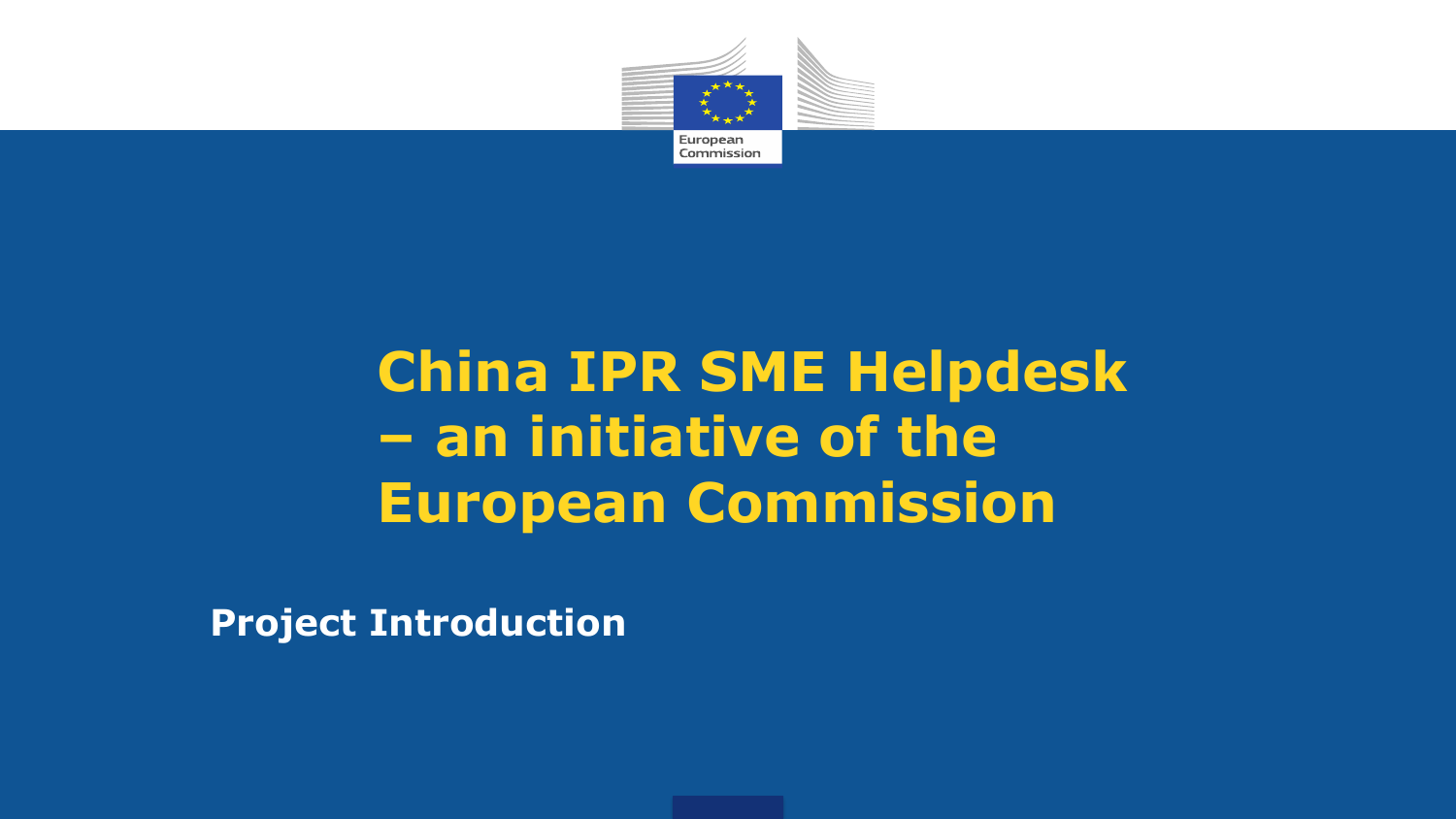## **Project Introduction**

Launched through European Union funding in 2008 and currently implemented by DEVELOPMENT Solutions, SD policies, University of Alicante and the European Union Chamber of Commerce in China.

Raising awareness and preparing SMEs for IPR issues in Mainland China, Hong Kong, Macao and Taiwan**:** *"know before you go"*

**Free of charge** resource and services for European SMEs

**Business-focused and practical** first-line advice

Delivering **IPR business tools** and **self-help solutions** (guides, E-learning)

Enabling EU SMEs to make informed IPR decisions (protection, enforcement, IP management)

#### **It is challenging but possible to deal with IPR in China and minimise risk for SMEs!**



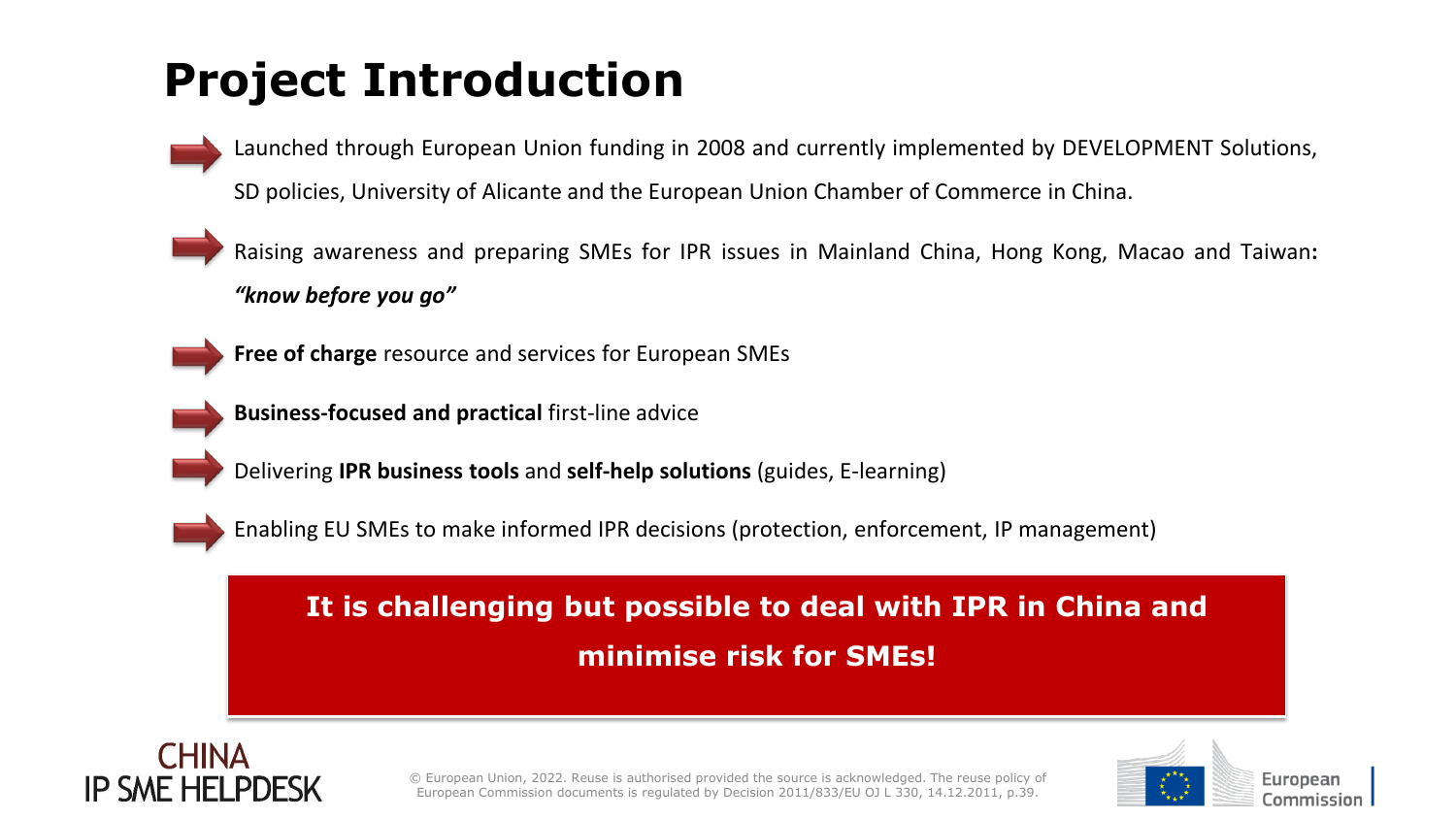#### **Helpdesk Free Services Helpdesk Free Services**



*https://ec.europa.eu/ip-helpdesk*

#### **CHINA IP SME HELPDESK**

European Commission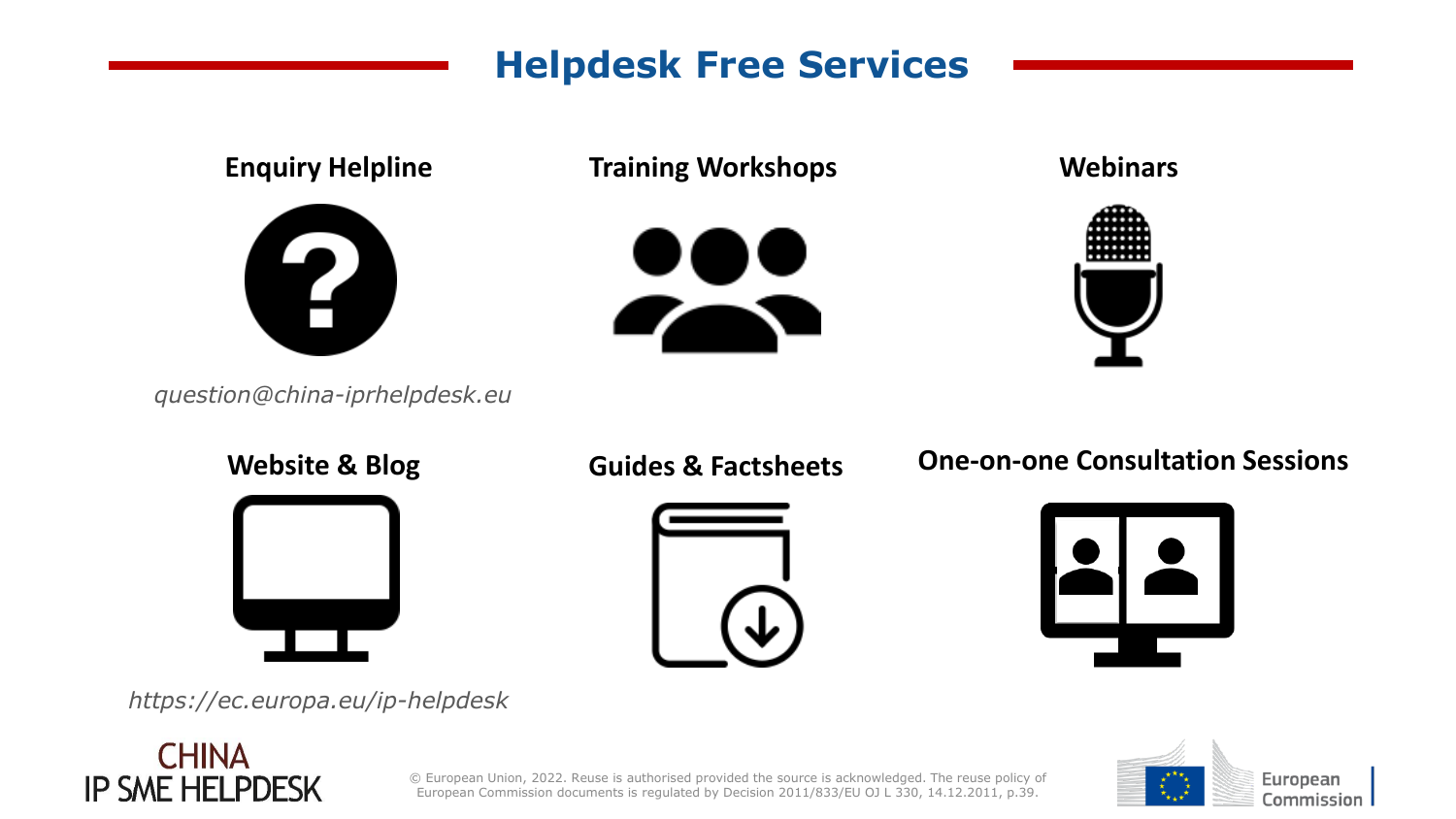### China IP SME Helpdesk Helpline Briefing: Greece from 12 Sep 2018

# to 11 Feb 2022

Since September 2018, China IP SME Helpdesk received 43 enquires from Greek entities. All were about prevention, meaning that no enquirer had any current IP infringement issues.

Out of a total of 43 enquires, 32 were from SMEs, while the remaining enquiries came from governmental institutions.



*Enquiry breakdown by Industries*

- M Professional, scientific and technical activities
- $\blacksquare$  C Manufacturing
- O Public administration and defence; compulsory social security
- I J Information and communication
- $S$  Other services activities
- $\blacksquare$  E Water supply; sewerage; waste managment and remediation activities
- G Wholesale and retail trade; repair of motor vehicles and motorcycles
- $\blacksquare$  N Administrative and support service activities



**CHINA IP SME HELPDESK**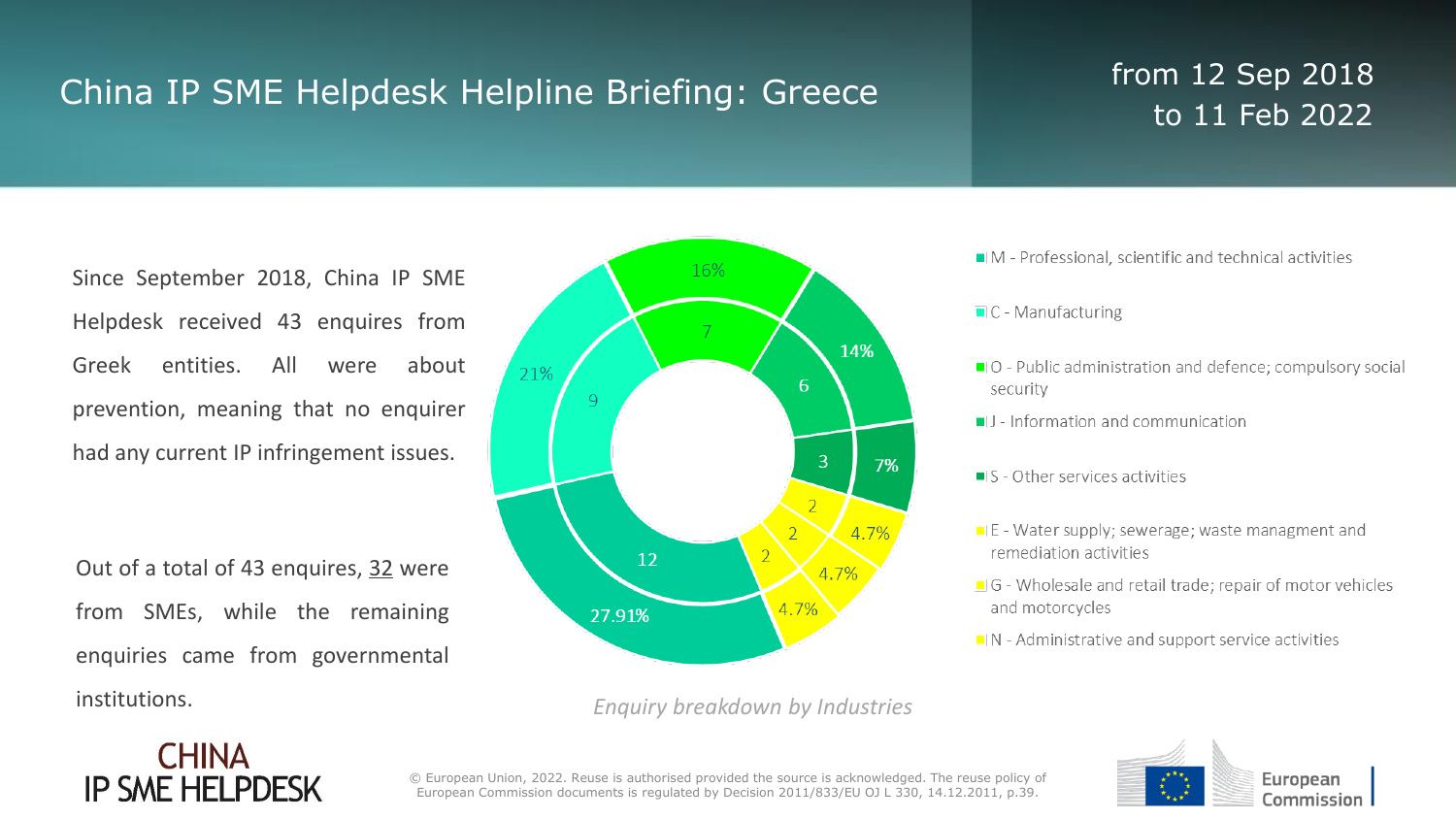### China IP SME Helpdesk Helpline Briefing: Greece from 12 Sep 2018

# to 11 Feb 2022

*Enquiry breakdown by IP Type Enquiry breakdown by IP Issue*

| <b>IP Type</b><br>$\mathcal{L}_{\rm{eff}}$ | Enquiries % of Total |              |
|--------------------------------------------|----------------------|--------------|
| General                                    | 17                   | 39.5%        |
| Trademark                                  | 12                   | 27.9%        |
| Patent                                     | 6                    | 14.0%        |
| <b>Trade Secret</b>                        | 3                    | 6.98%        |
| Domain Name                                | 2                    | 4.65%        |
| Geographical indication                    | 2                    | 4.65%        |
| Copyright                                  | 2                    | 2.33%        |
| <b>Grand Total</b>                         | Æ                    | 100.0%<br>J. |

| <b>IP</b> Issue                           | <b>Enquiries</b><br>$\left  \downarrow \right $ | <b>%of Total</b> |
|-------------------------------------------|-------------------------------------------------|------------------|
| Registration\IP Application               | 14                                              | 32.6%            |
| General IPR Strategy                      | 14                                              | 32.6%            |
| Other (need an explanation in IP extract) | 4                                               | 9.3%             |
| Laws & Regulations\Judicial Framework     | 3                                               | 7.0%             |
| Unsolicited alert from registrar          | 2                                               | 4.7%             |
| <b>Times and Fees</b>                     | 2                                               | 4.7%             |
| Enforcement strategy                      | 1                                               | 2.3%             |
| NDA                                       | 1                                               | 2.3%             |
| <b>Contractual Issues</b>                 | 1                                               | 2.3%             |
| Finding an Agent/Lawyer                   | 1                                               | 2.3%             |
| <b>Grand Total</b>                        | 43                                              | 100.0%           |



**CHINA IP SME HELPDESK**